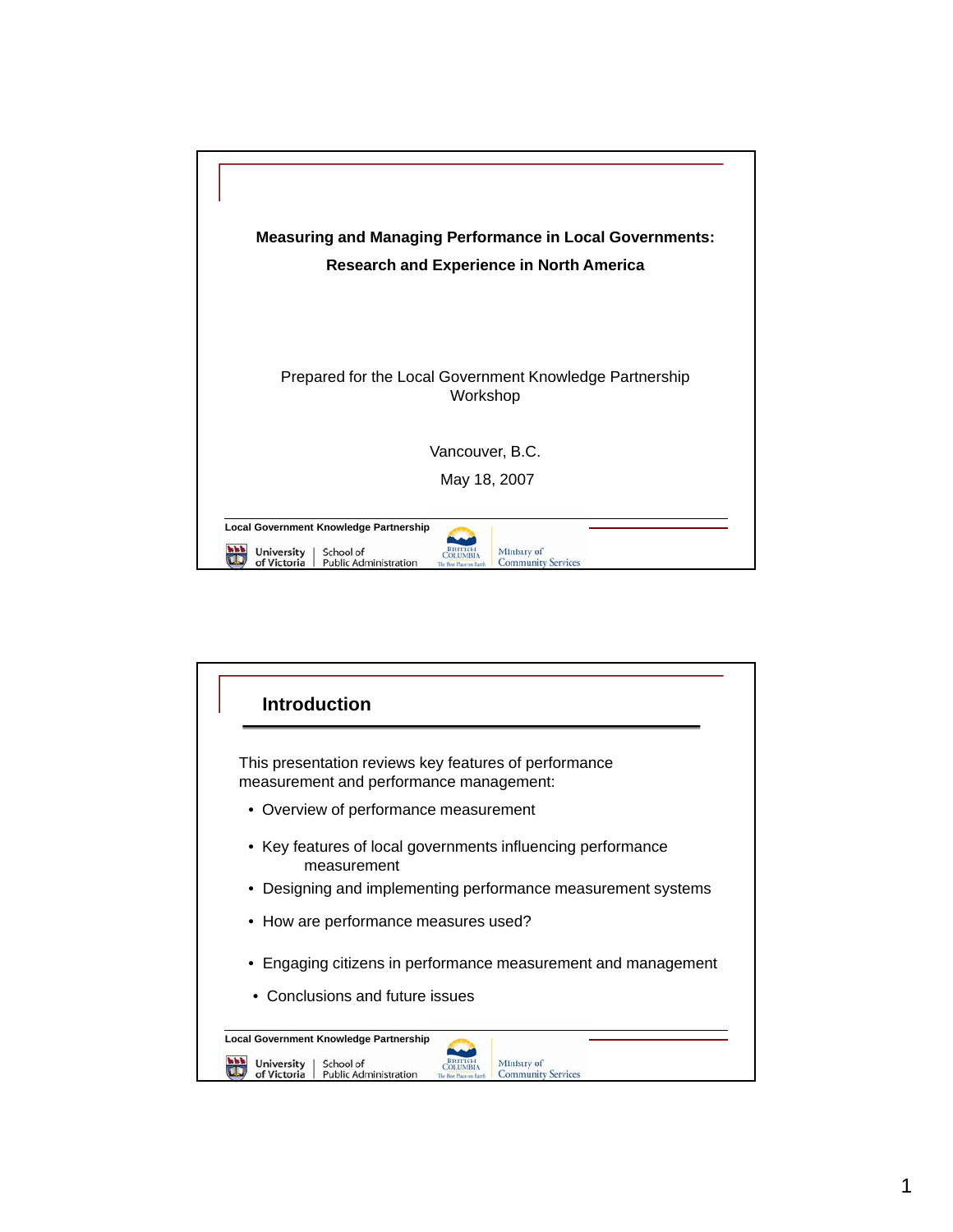

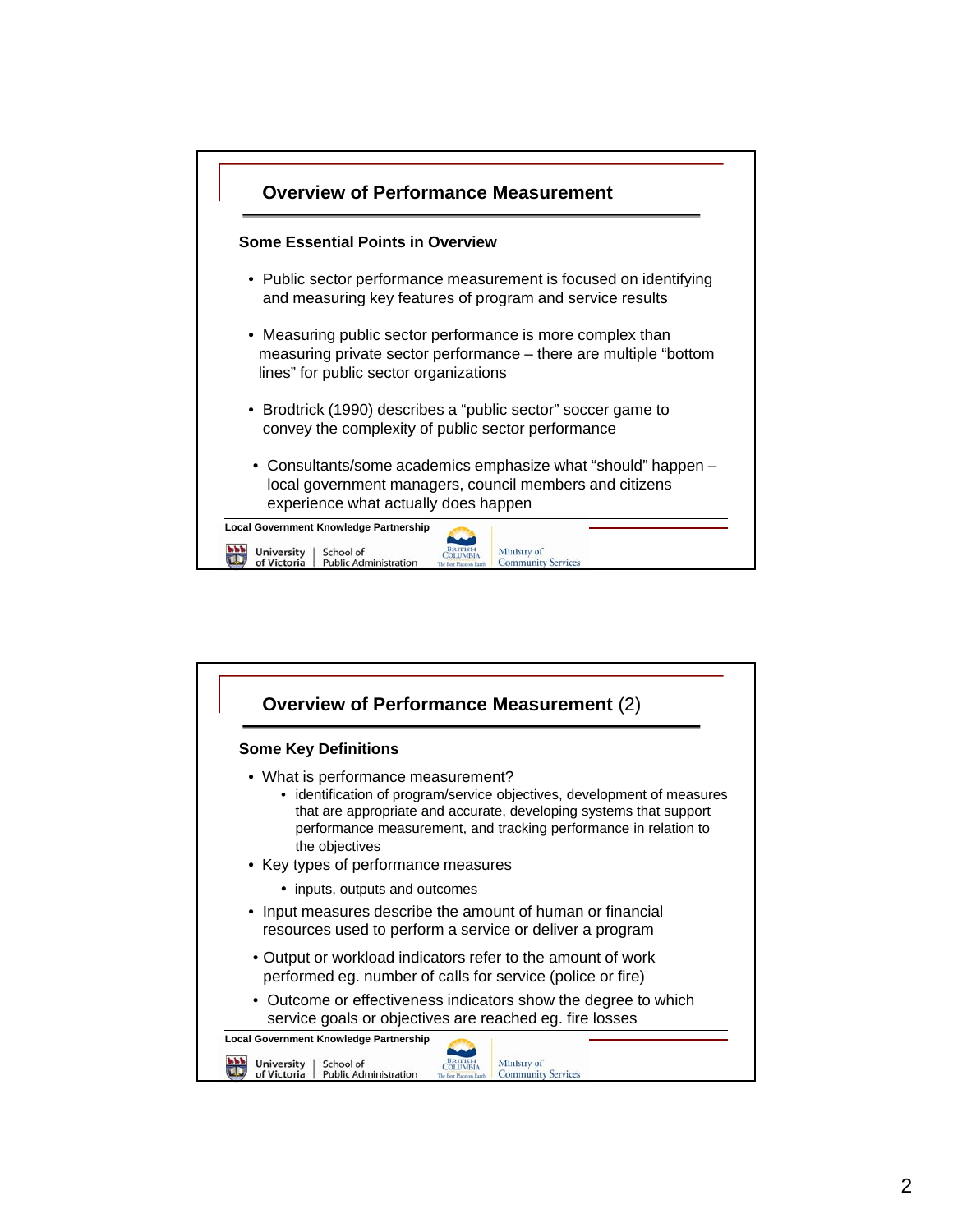

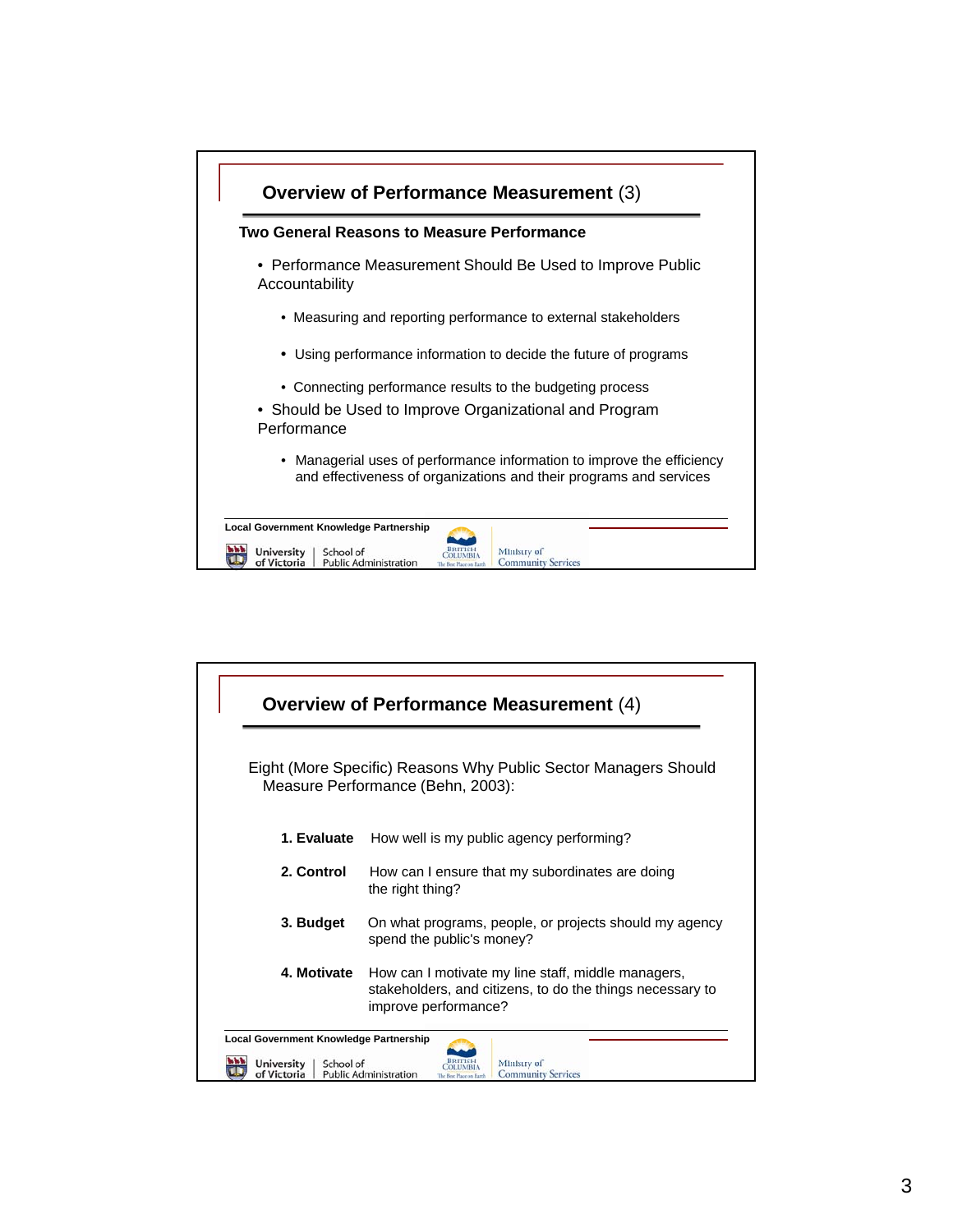

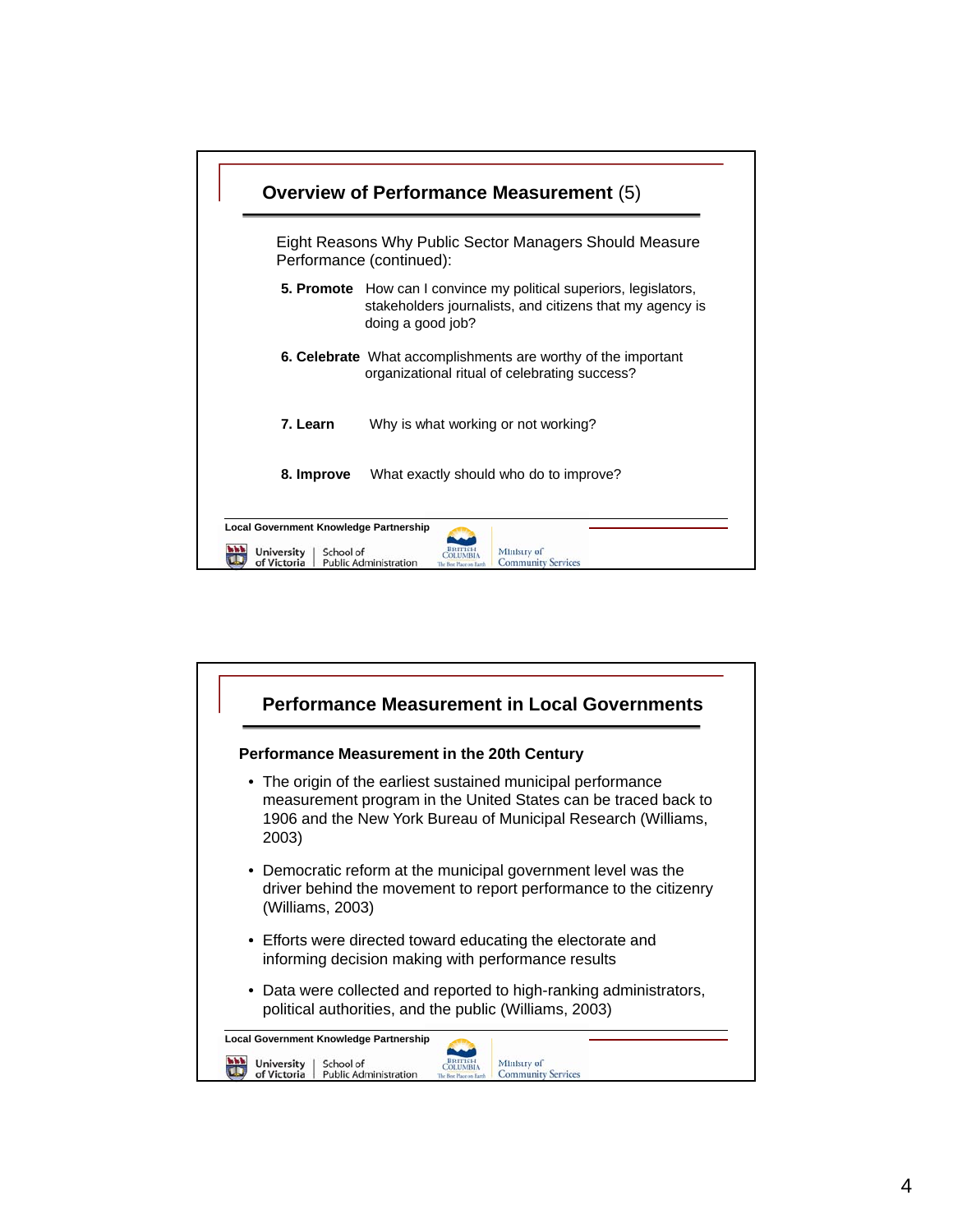

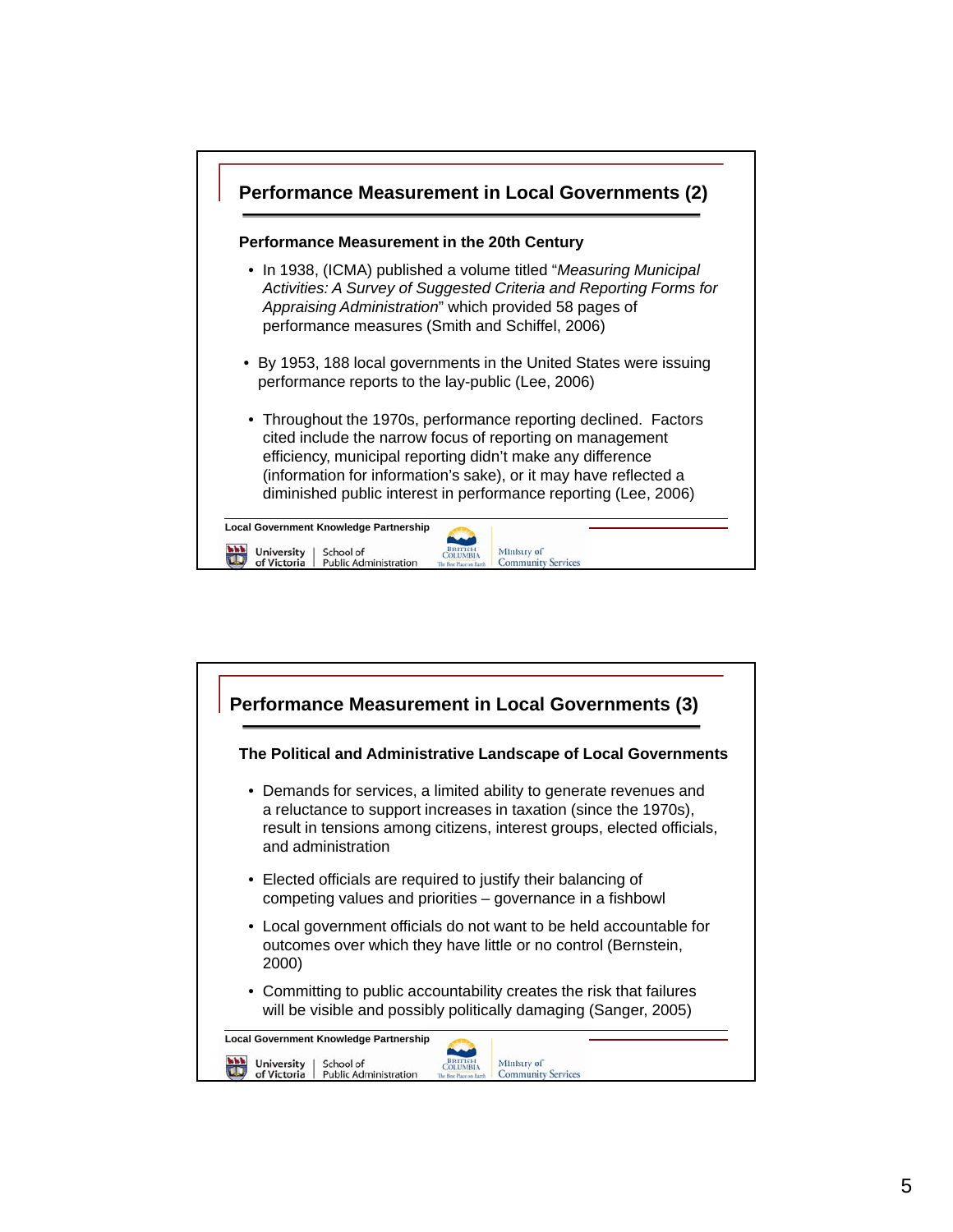| <b>Designing and Implementing Performance</b><br><b>Measurement Systems</b>                                               |  |
|---------------------------------------------------------------------------------------------------------------------------|--|
| What Do We Know About the Process?                                                                                        |  |
| • Iterative process, more "evolutionary" than "revolutionary"<br>(Bernstein, 2006)                                        |  |
| • The design and implementation process is likely to take several<br>years (Bernstein, 2000)                              |  |
| • Trade-off between measurement relevance and continuity that<br>occurs when the system is frequently modified            |  |
| • Buy-in in the key factor in successfully implementing performance<br>measurement systems                                |  |
| <b>Local Government Knowledge Partnership</b>                                                                             |  |
| <b>University</b><br>School of<br>Ministry of<br><b>Public Administration</b><br><b>Community Services</b><br>of Victoria |  |

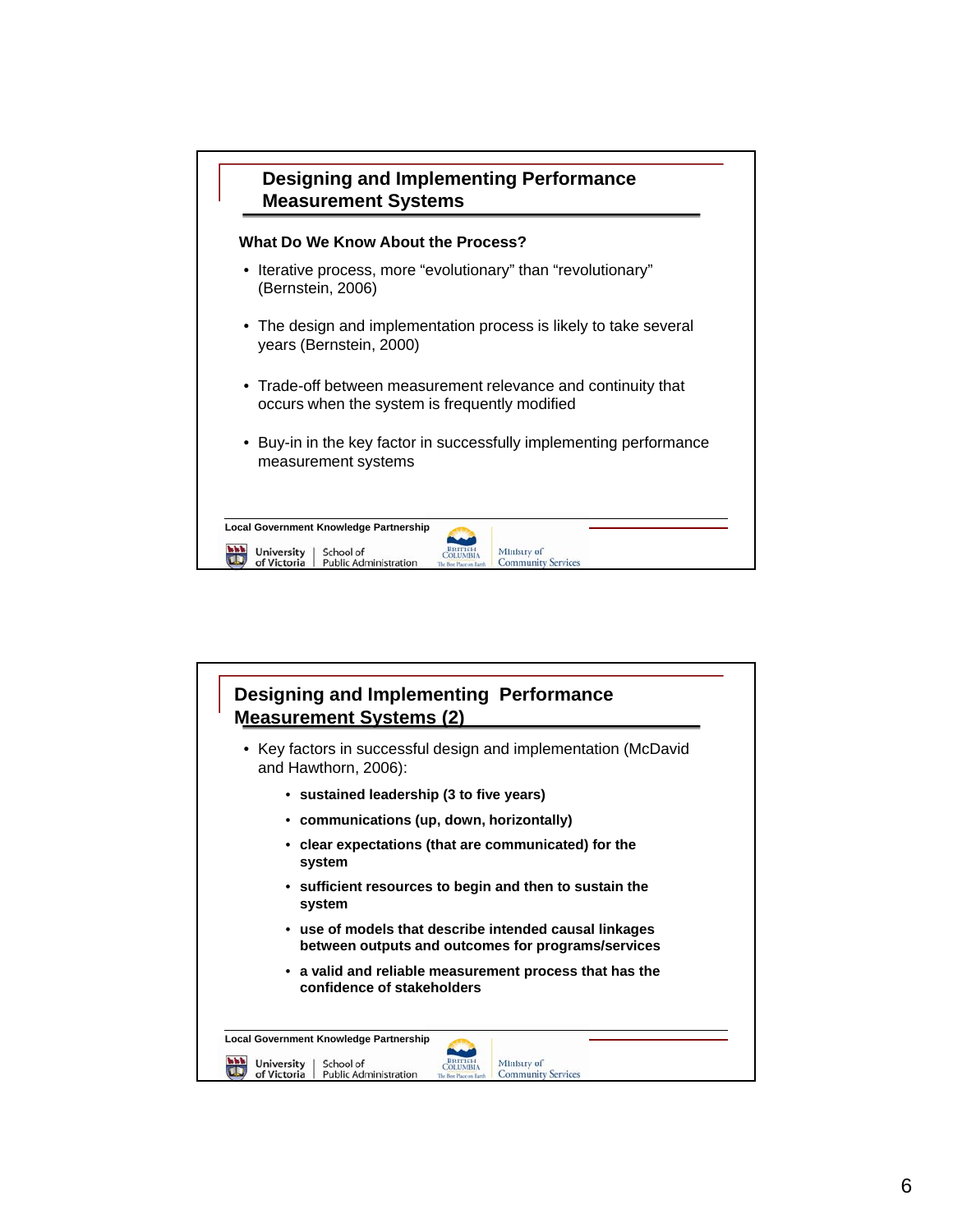

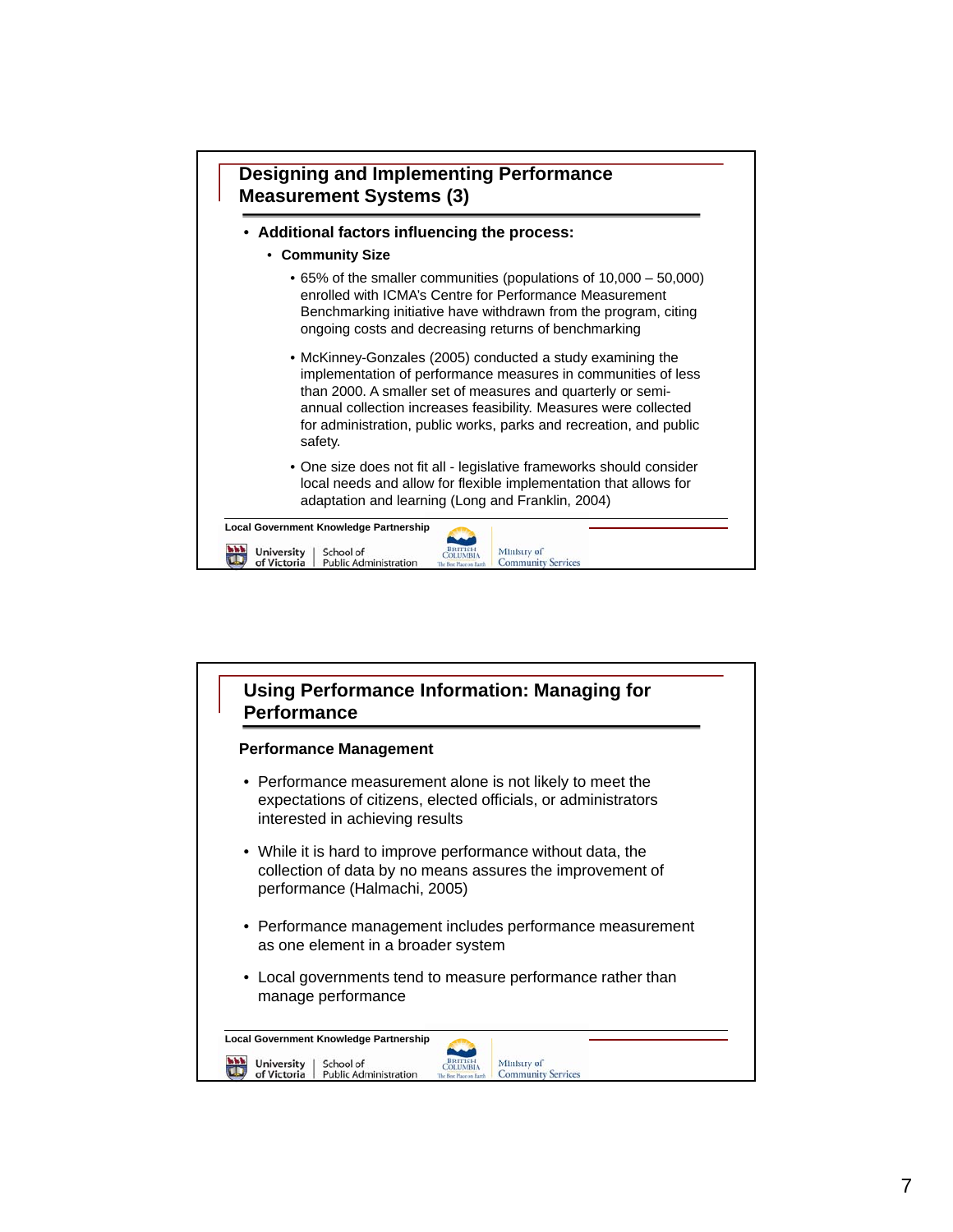

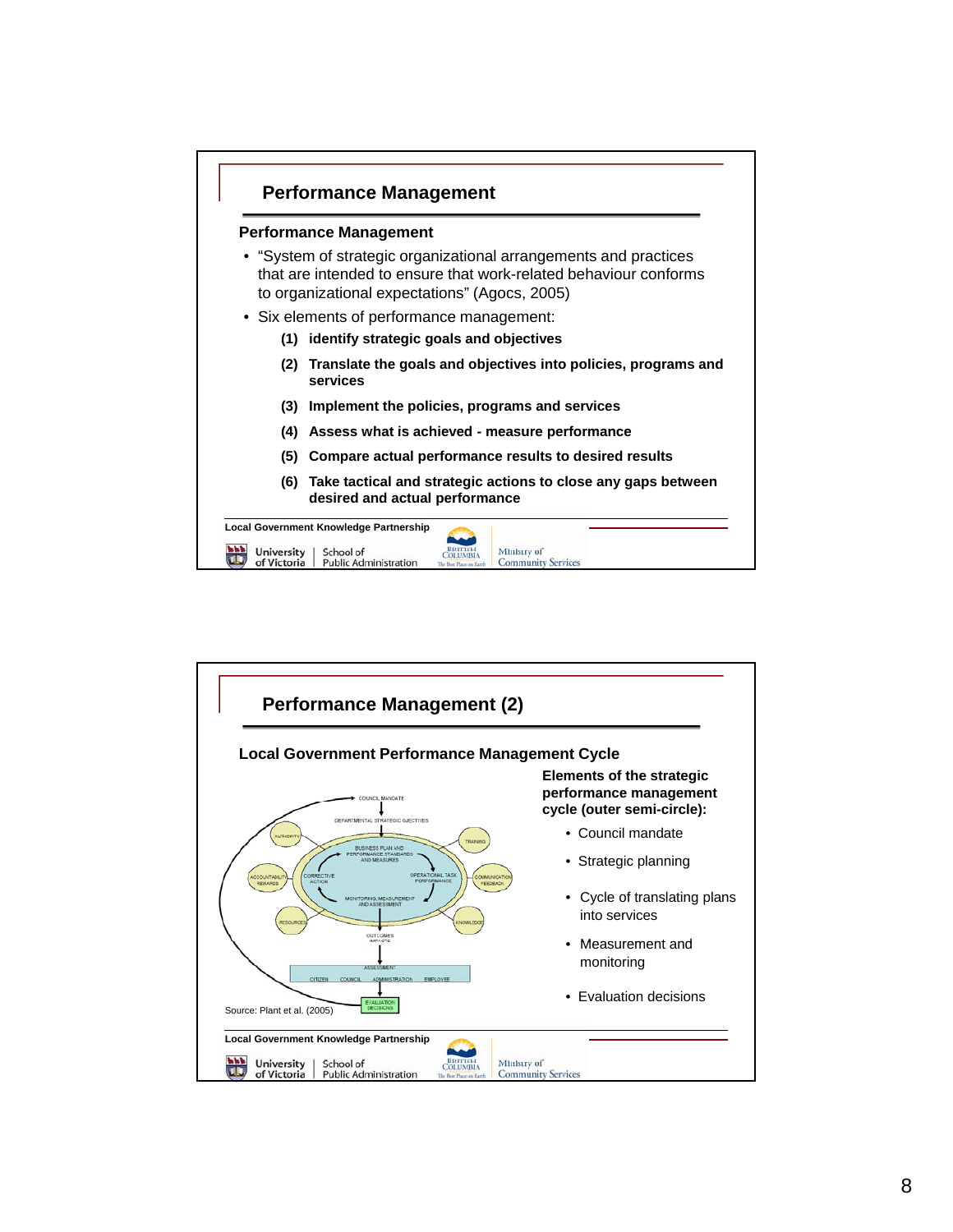

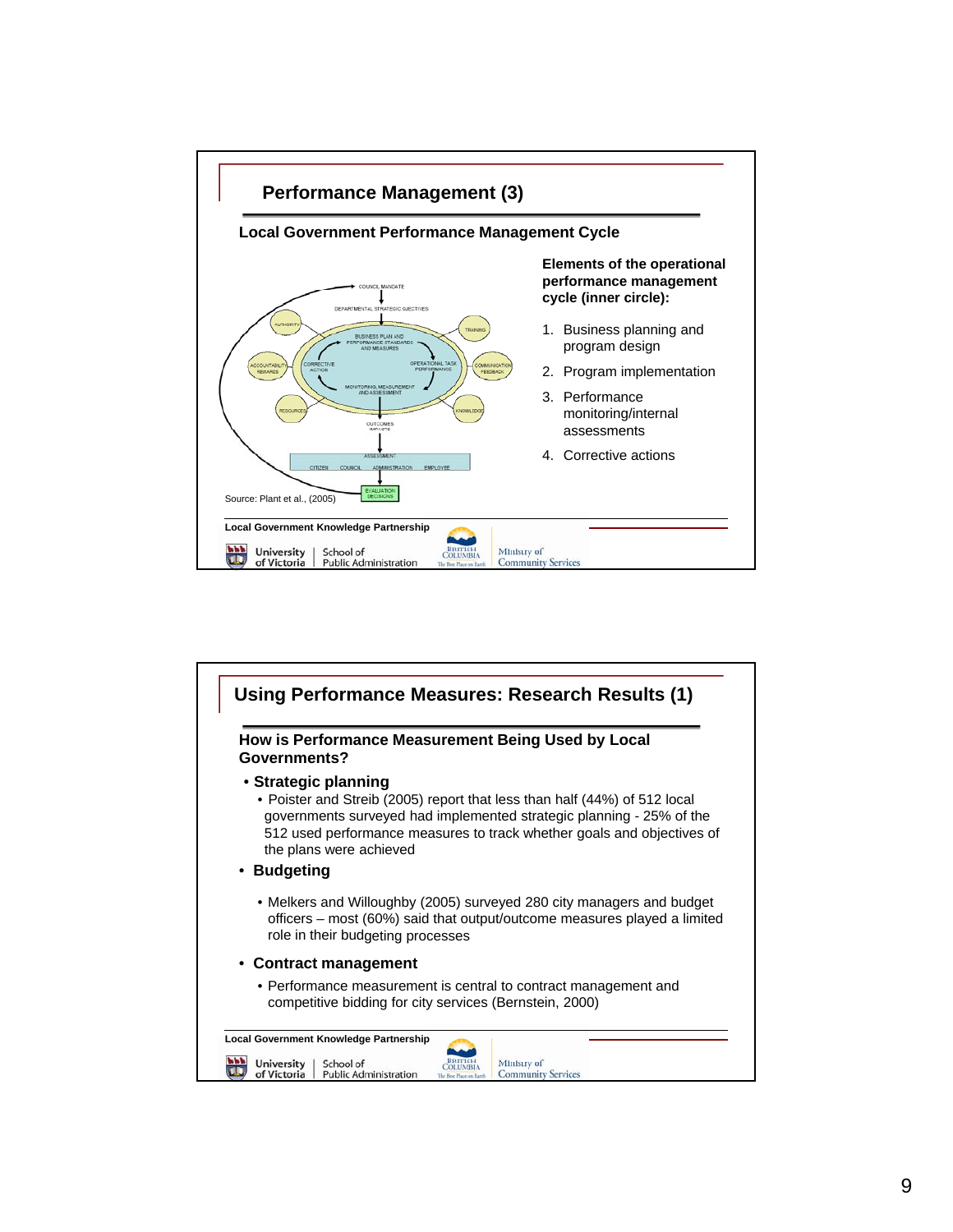

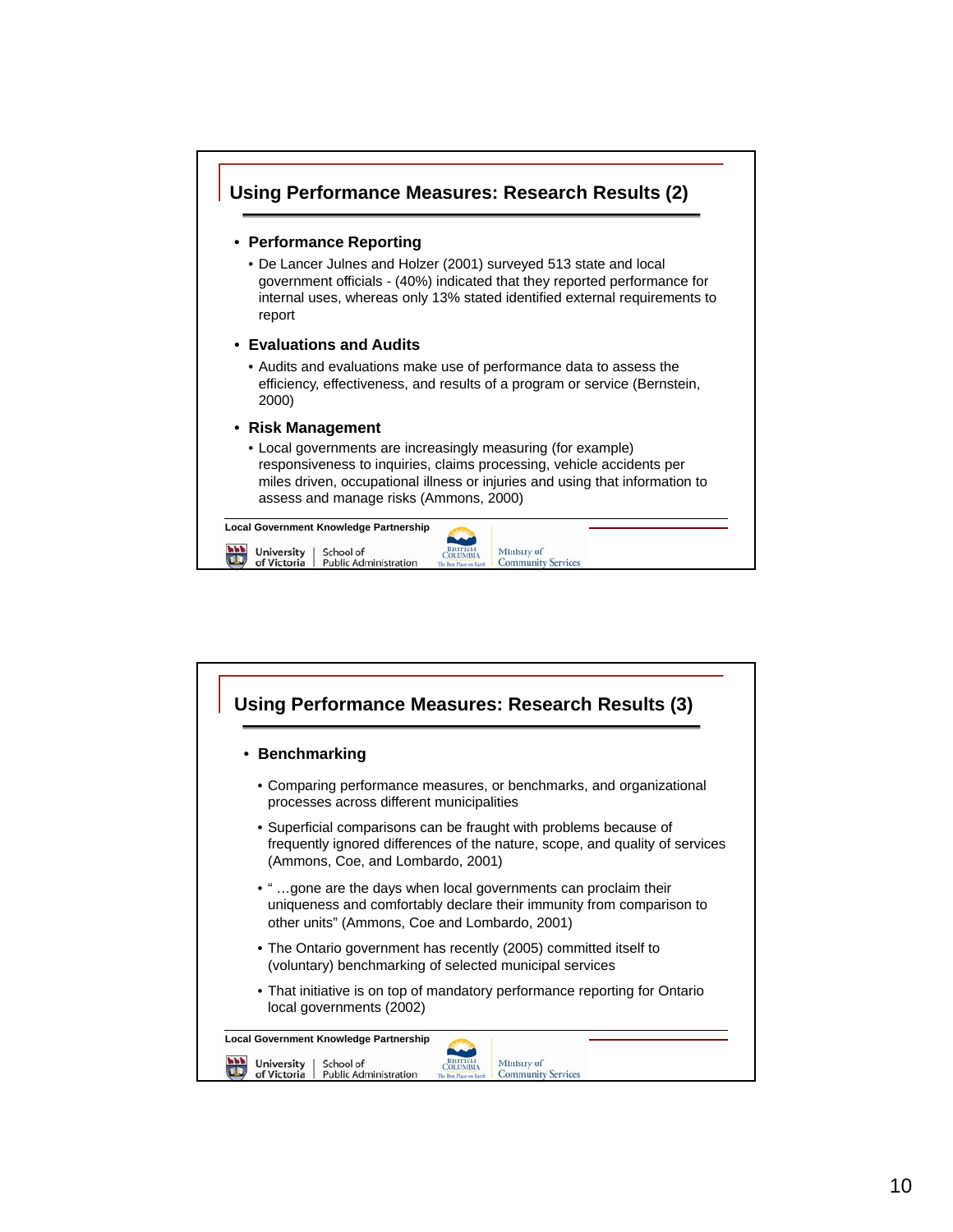

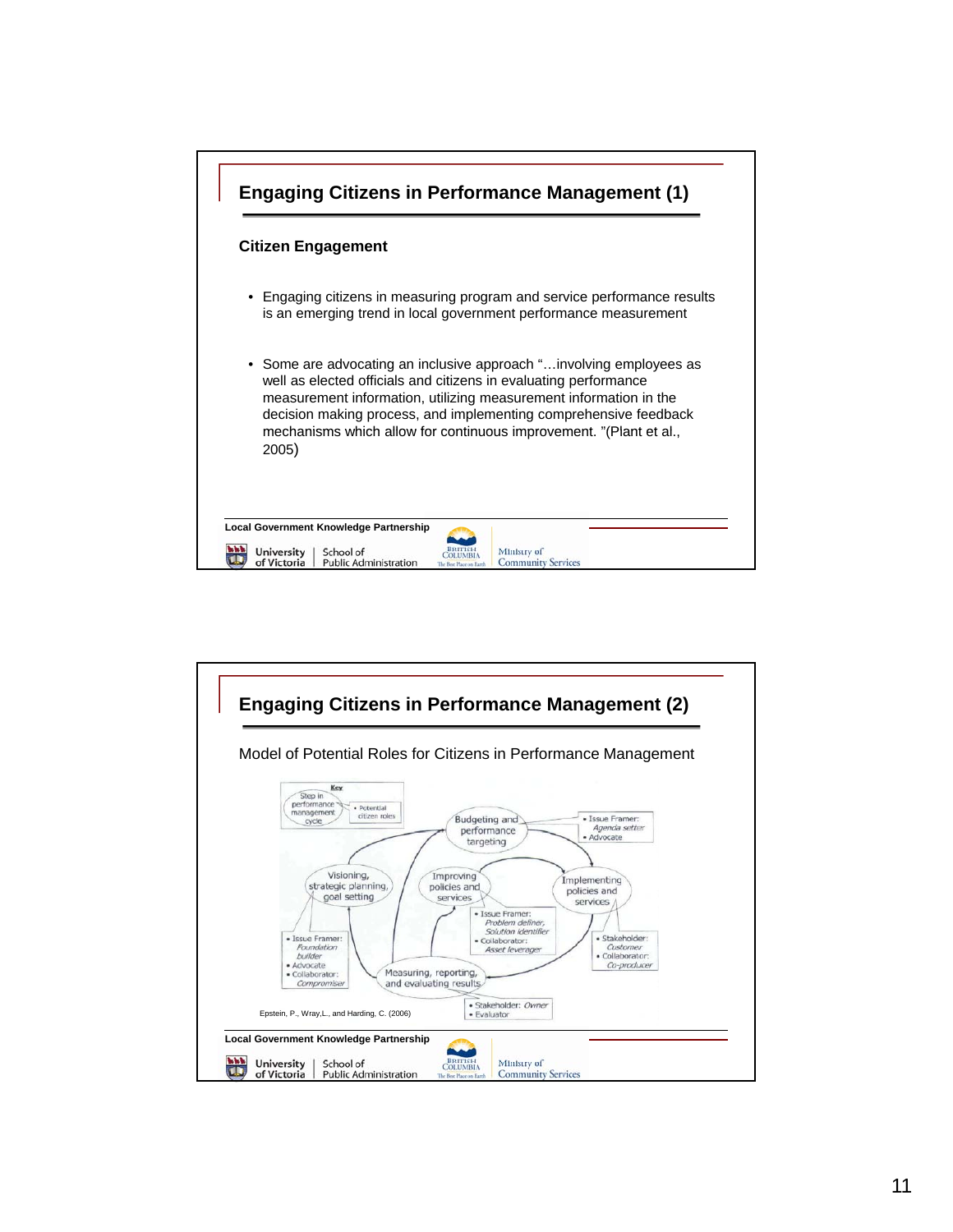

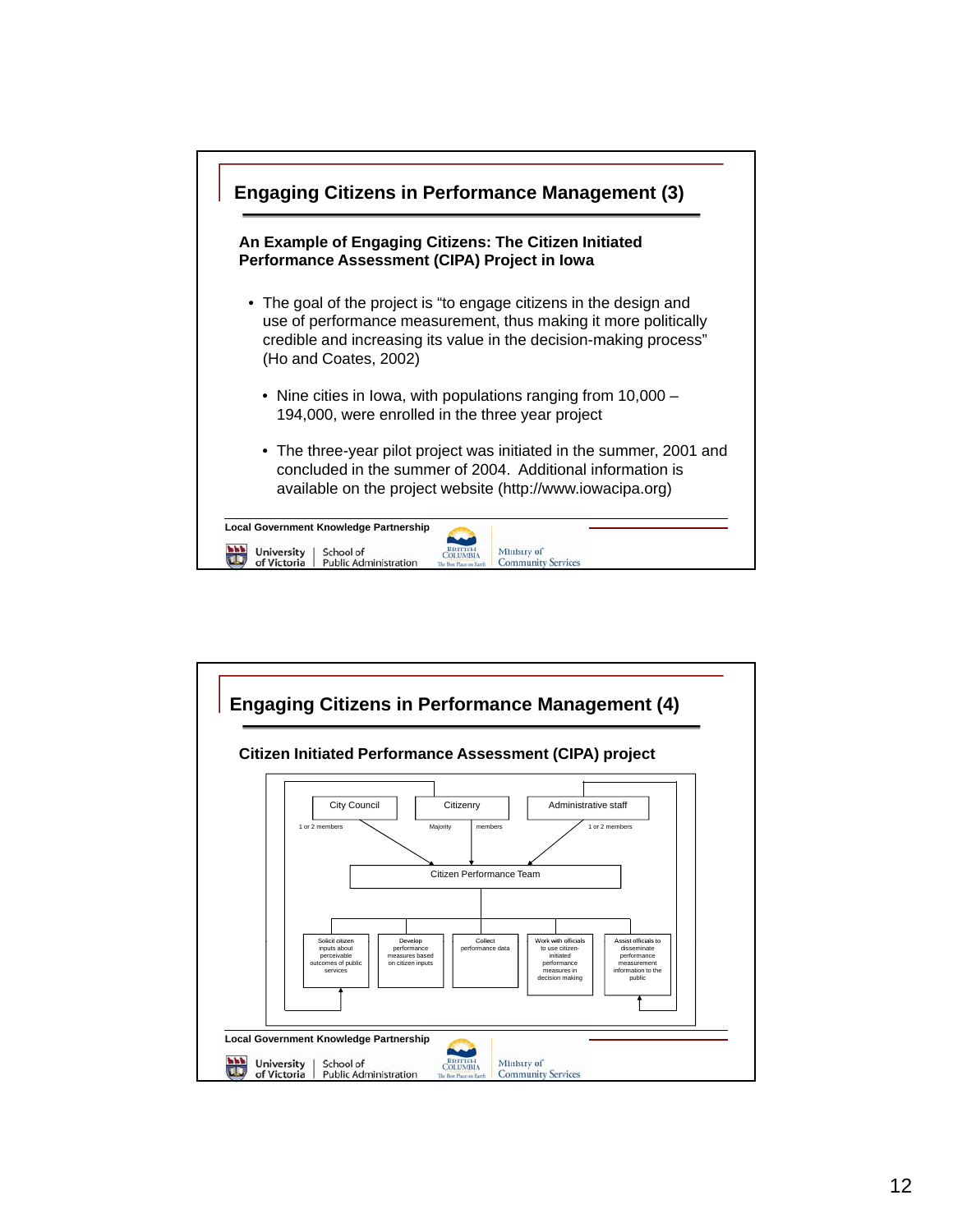